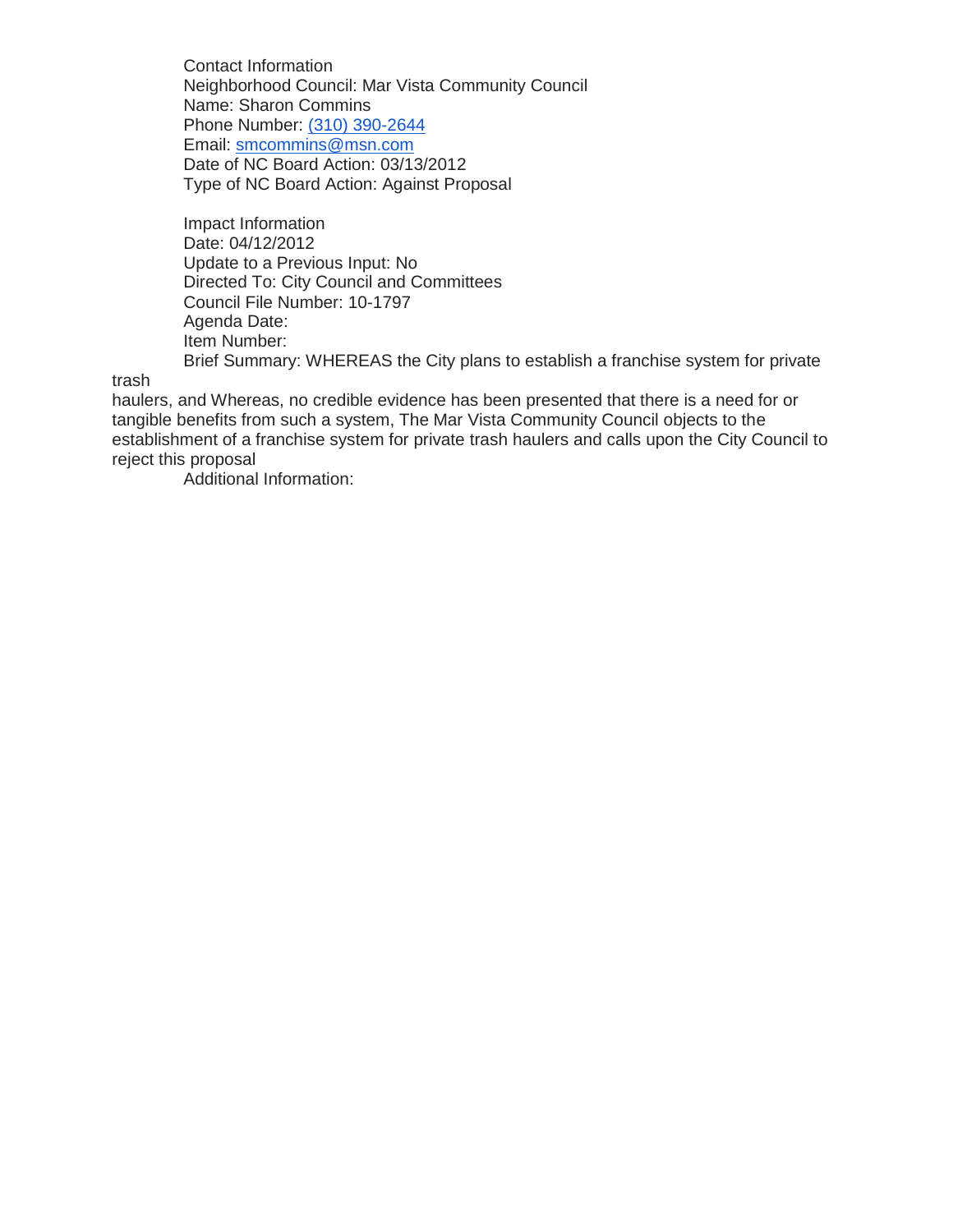# **MAR VISTA COMMUNITY COUNCIL**

**Regular Meeting of the Board of Directors Tuesday, March13, 2012, at 7:00 PM Mar Vista Recreation Center Auditorium 11430 Woodbine Street, Mar Vista, CA 90066** [www.marvista.org](http://www.marvista.org/)

## **MINUTES**

- **1. Call to Order and Welcome – Chair**
	- a. Moment of silence recognizing Evon Gotlieb's extraordinary contribution to MVCC as a founding member and mentor
- **2. Presentation of the Flag and Pledge of Allegiance**
- **3. Approval of Minutes**
- **4. Public Comment & Announcements**
- a. Ken Alpern discussed the possibility of the green line connecting to LAX
- **5. Elected Officials and City Department Reports**
	- a. DWP Victoria Cross, DWP Neighborhood Council Liaison Victoria Cross
		- [Victoria.Cross@WATER.LADWP.com](mailto:Victoria.Cross@WATER.LADWP.com) 
			- i. Scattergood draft EIR will be presented twice to the community on April 11 at WLA Municipal office, 1945 Corinth Ave and at the Westchester municipal office April 12, 2012. The time for both events will be 6:00 PM to 8:30 PM
	- b. Mar Vista Recreation Center Jason Kitahara, Director
		- i. ADA restroom improvements are ahead of schedule
		- ii. Most park spring session classes are filled
	- c. CD 11 Bill Rosendahl, rep. by Len Nguyen [Len.Nguyen@lacity.org,](mailto:Len.Nguyen@lacity.org) Field Deputy
		- i. Redistricting is moving forward and CD 11 may retain it's existing district, including the Westchester triangle
	- d. CA Senate 28 Ted Lieu, rep. by Robert Pullen-Miles [Robert.Pullen-Miles@sen.ca.gov](mailto:Robert.Pullen-Miles@sen.ca.gov)
		- i. A summary of the Senator's bills was provided including protections for used car buyers and tenants, who would not have to pay their rent solely online

### 6. **Officers and Liaison Reports**

- **a. Chair-**Sharon Commins
	- i. Reminder re Ethics Training-Completion of the Online Ethics Training Course is required of all Neighborhood Council Board members.<http://ethics.lacity.org/education/ethics2007/>
	- ii. Brief recap of Budget Day held March 10, 2012
		- 1. AWARD! MVCC had 100% BOD participation in the survey
	- iii. Fall festival: SAVE THE DATE, October 20, 2012
	- iv. Suggested looking into Apple One for minutes
- **b. First Vice Chair-**Bill Koontz-no report
- **c. Second Vice Chair-**Chuck Ray-no report
- **d. Secretary-**Michael Millman-no report
- **e. Treasurer,** presented by the Chair
	- i. Approval of February2012 US Bank Card Statement—approved unanimously
	- ii. Reminder re DONE deadlines for expending 2011-2012 FY funds
- f. **Animal Welfare Agencies and Organizations** Curt Steindler—no report
- g. **DWP MOU** Chuck Ray
	- i. The MOU may be extended for an additional 5 years as there apparently is support from the Mayor
	- ii. Ratepayers advocate has not taken any action; merely asking questions
- h. **DWP/BOS Recycled Water Advisory Group**-Christopher McKinnon
	- i. The depressed level of the snowpack in the Sierras may mean that Southern California will receive half the amount of water it normally would
	- ii. 100 wells in the Valley are polluted
	- iii. Penmar Park has a storm water diversion system going in
	- iv. UCLA held a workshop on uses and protocols for recycled water and the LA Chamber of Commerce is having a water day on March 22, 2012
- i. **Mar Vista Bi Monthly LADOT/CD11/LAPD Traffic Committee** Linda Guagliano
- j. **LANCC Delegate Report** Maritza Przekop, Chuck Ray

#### **7. Committee reports - Action items included**

- **a. Executive & Finance Committee-**Chair Sharon Commins
	- **i.** Resolution in Support of Adult Education [Bill Scheding]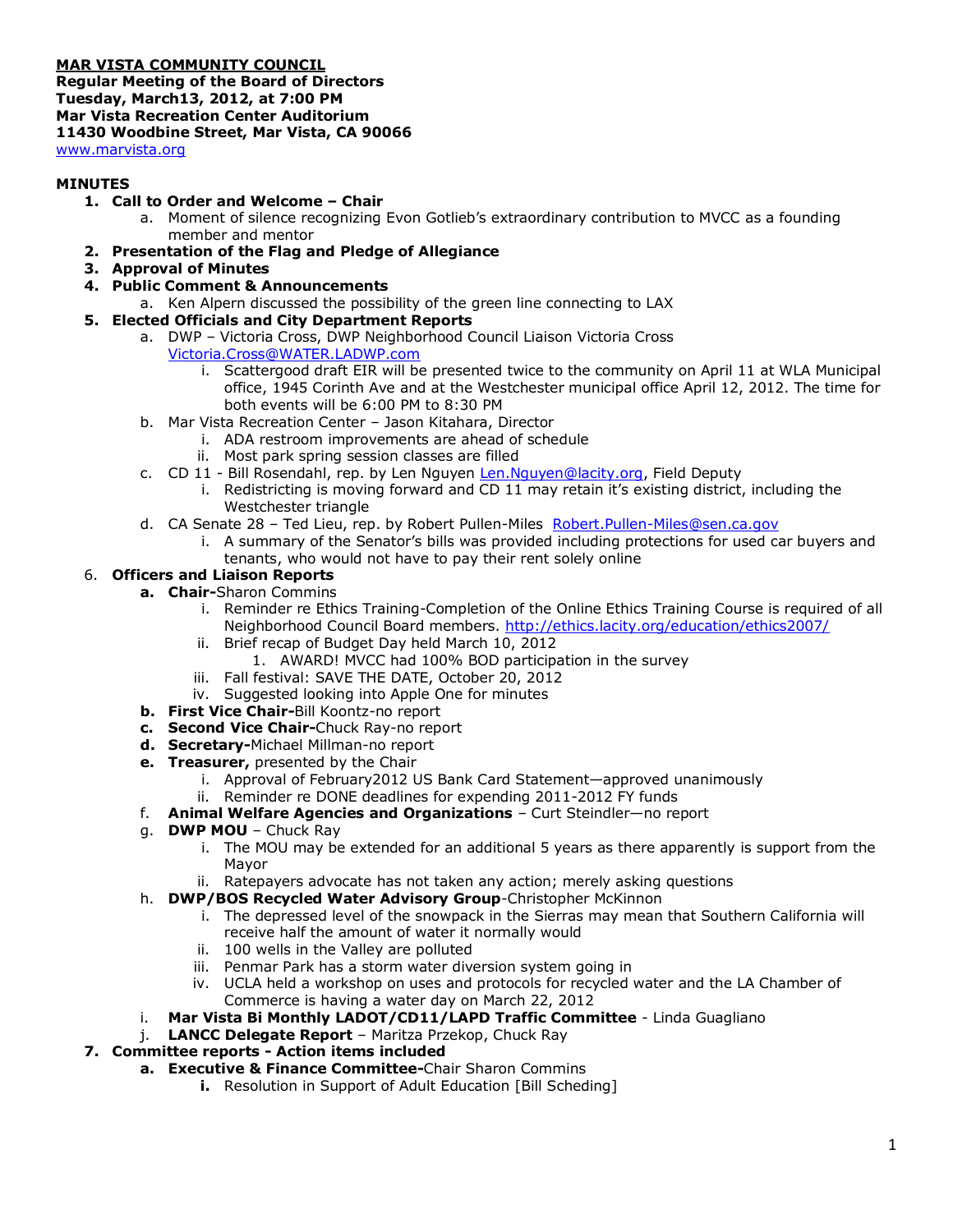**1.** Martin Montoya, Lisa Munoz and Ann Ouwehand spoke movingly in favor of the motion. Mr. Montoya and Ms. Munoz shared their life experiences and the value of the adult education program in their lives and the lives of their families.

Whereas, the LAUSD Superintendent, John Deasy, and the LAUSD school board are proposing the elimination of Adult Education in Los Angeles; Whereas, Adult Education and Early Education are essential to the communities they serve; Whereas, Adult Education teaches basic skills and job training that are essential to working class communities; Whereas, Adult Education is teaching parents to help their children succeed in school; Whereas, the elimination of Adult Education and Early Education is unfair and will decrease opportunities for communities that need these educational services the most;Whereas, the elimination of Adult Education will make the recession worse especially in this economic climate and whereas early leaning programs help prepare children to enter and be more prepared to learn; Now, therefore, be it resolved that the Mar Vista Community Council officially take a position of support for Early and Adult Education. Be it further resolved that the Mar Vista Community Council write a letter to the following local officials in support of Adult Education and Early Education in Los Angeles urging them to vote against ending all funding and instead to provide significant funding for Adult Education and Early Education. Finally, be it resolved, that the Mar Vista Community Council encourage other Neighborhood Councils to pass a resolution in support of Adult Education and Early Education.

### **Approved unanimously**

Recipient List: LAUSD Superintendent John Deasy; The seven members of the LAUSD School Board: Board President Monica Garcia, Tamar Galatzan, Richard Vladovic, Marguerite LaMotte, Steve Zimmer, Nury Martinez, Bennet Kayser. Local representatives:Mayor Antonio Villaraigosa; L. A. City Councilman Bill Rosendahl; Los Angeles County Supervisor Mark Ridley-Thomas. State and federal representatives: California State Assembly Member Betsy Butler California State Senator Ted Lieu U.S. Representative Janice Hahn

- 
- b. **Transportation & Infrastructure Committee** Geoff Forgione & Chuck Ray, Co-Chairs **NOTE**: **Policy Motions i and ii were taken together and approved unanimously**
	- i. **POLICY MOTION:** Whereas, the Mar Vista Community Council recognizes a need to provide parking at light rail and subway stations to maximize ridership, Therefore, the Mar Vista Community Council strongly recommends the City of Los Angeles and Metro work together to provide or create incentives leading to the provision of parking at or adjacent to stations. Passed unanimously. SEND BOARD RESOLUTION TO: Councilmember Bill Rosendahl and METRO
	- ii. **POLICY MOTION:** Whereas, the Mar Vista Community Council recognizes that Park-and-Ride options with convenient public transportation and connection to light rail will only increase ridership and its benefits to the urban environment, Therefore, the Mar Vista Community Council strongly recommends the City of L.A. and Metro work together to provide or create incentives leading to the provision of off-site Park-and-Ride lots design to geographically expand ridership for light rail and subway lines. SEND BOARD RESOLUTION TO: Councilmember Bill Rosendahl and METRO.
	- iii. **POLICY MOTION:** WHEREAS the City plans to establish a franchise system for private trash haulers, and Whereas, no credible evidence has been presented that there is a need for or tangible benefits from such a system, The Mar Vista Community Council objects to the establishment of a franchise system for private trash haulers and calls upon the City Council to reject this proposal. Passed unanimously. SEND BOARD RESOLUTION TO: Council members Buscaino (Chair), Krekorian, Garcetti – Public Works Committee Councilmember Bill Rosendahl, CD 11. A Community Impact Statement should be added to Council File 10-1797
		- 1. Jay Handal, WLANC Chair, noted the likely intent long term was to eliminate the city hauling system and privatize it
		- 2. Sherri Akers noted many small businesses would likely be charged huge fees and that this proposed program could not be considered 'green' on any level
		- 3. Christopher McKinnon opposed the motion and supported the franchise system stating there would be less vehicular traffic on deteriorating infrastructure
		- 4. Michael Millman suggested this proposed program was promoted by organized labor in order to enhance political influence and power

#### **Approved unanimously**

- **c. PLUM Committee** Steve Wallace, Michael Millman, Co-Chairs
	- **i. POLICY MOTION:** The MVCC supports a proposed "Q" condition height restriction of not more than three stories for all parcels on and adjacent to Venice Boulevard within the MVCC area bounded by the 405 Freeway on the East to Walgrove Avenue on the West and urges the support by Councilman Rosendahl's CD 11 office and planning deputy to effect such Q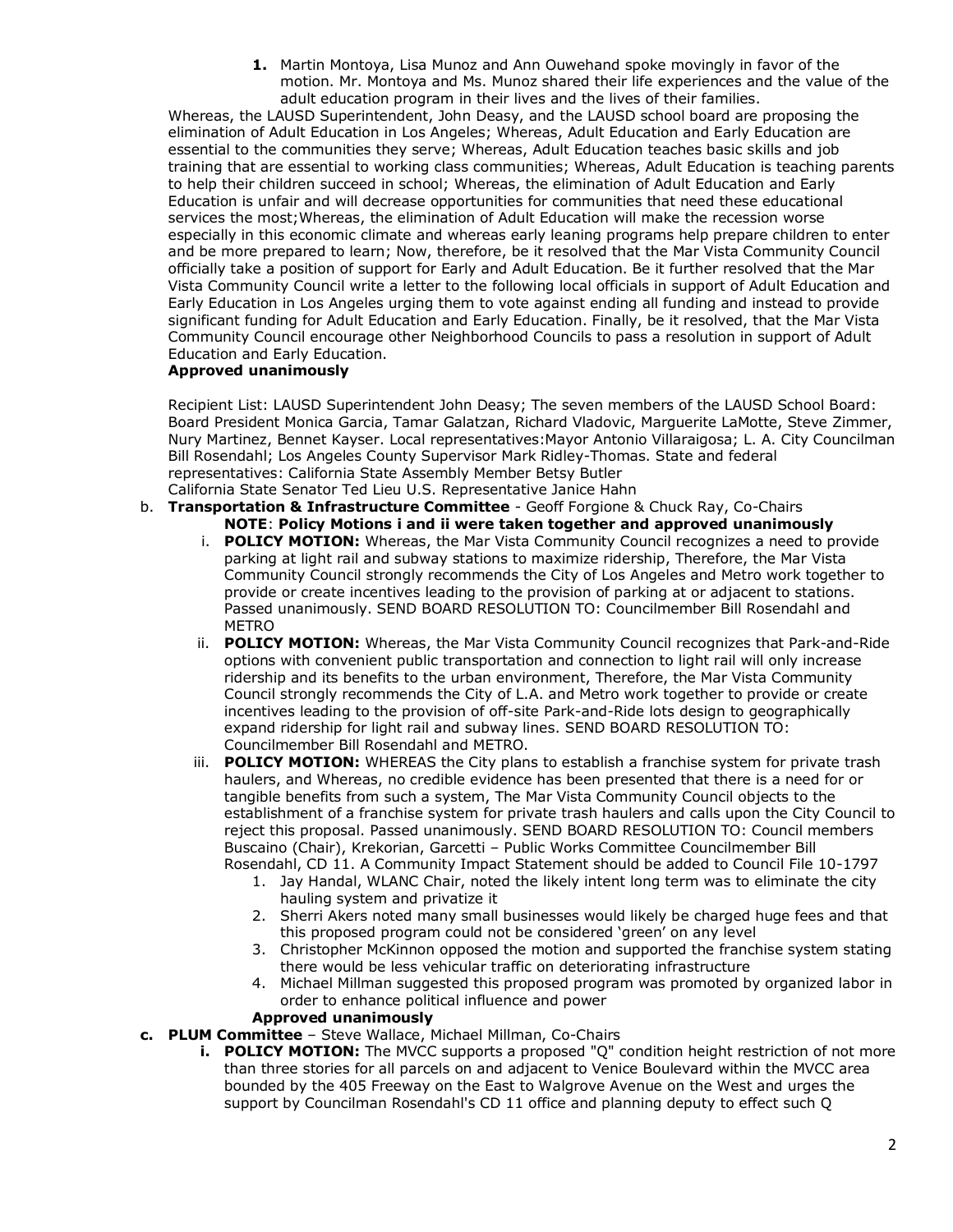Condition with the Planning and Zoning departments in the City of Los Angeles." [Christopher McKinnon]

## **Approved Unanimously**

- d. **Education, Arts and Culture Committee** Amy Lawrence & Babak Nahid, Co-Chairs—no report
- e. **Election & Bylaws Committee** Bob Fitzpatrick & Geoff Forgione, Co-Chairs
	- i. Update: 2012 NC Elections
	- ii. Bylaws Revisions, First reading: See Attachment A
- f. **Green Committee** Sherri Akers & Jeanne Kuntz, Co-Chairs
	- i. Green Garden Showcase Tour Update
	- **ii. FUNDING MOTION:** the MVCC approves the expenditure of \$4,100 for printing [\$2401] and distribution [\$1600] of the 4 page Green Garden Showcase Quarterly newsletter. This expenditure must meet all City and DONE funding guidelines and will expire at the end of FY 2011-2012 if not spent. **Approved unanimously**
- g. **Historic FS 62 Ad Hoc Committee** Rachel Swanger & Roy Persinko, Co-Chairs—no report
- h. **Community Outreach Committee** Maritza Przekop & Kate Anderson, Co-Chairs—no report
- i. **Recreation Open Space Enhancement Committee** Jerry Hornof & Tom Ponton, Co-Chairs—no report
- j. **Safety and Security Committee** Rob Kadota & Bill Koontz, Co-Chairs
	- i. **FUNDING MOTION**: \$1,000 for LAPD flyers: 'Lock it Hide it Keep it" Awareness Campaign ii. It was noted the flyers have helped raise awareness and reduce break ins
		- **Approved unanimously**
- k. **Santa Monica Airport Committee** Bill Koontz & Yvette Molinaro, Co-Chairs—no report
- **8. Zone Director Reports--none**
- **9. Unfinished Business--none**
- 10. **New Business--none**
- **11. Grievances-none**
- **12. Future agenda items-none**
- 13. **Adjournment—approximately 9:30 PM**

# **ATTACHMENT A: PROPOSED BYLAWS REVISIONS, First Reading**

*NOTE: Article XIII AMENDMENTS: No bylaw amendment shall be voted on until it has been read at two meetings. Amendment of these bylaws requires a two-thirds (2/3) vote of the Full Board. Once approved by the MVCC the amendment must be approved in writing by DONE before it becomes part of the bylaws of the MVCC.*

The Mar Vista Community Council Bylaws finally approved by the Board of Directors on April 8, 2011 are amended to read as follows:

1. Article V Section 3: Official Actions. Voting: Subject to the presence of a quorum, a majority vote of the Directors in attendance shall prevail, except that a two-thirds (2/3) vote of the Directors currently serving on the Board (Full Board) shall be required to amend these by-laws, remove or appoint a Director, or remove an officer of the Board of Directors.

2. Article V Section 6: Vacancies: A Vacancy shall be deemed to exist upon either of the following:

A. The death, resignation or removal of any Director; or

B. Insufficient number of candidates available to fill all Director positions.

In the case of a vacancy, the Chair shall appoint a Stakeholder to fill that vacancy in accordance with the following procedure. The Chair shall announce the vacancy, along with the procedure for filling said vacancy.

- A. at the next regular MVCC Board meeting
- B. by placing a notice on the MVCC website
- C. by special email announcement to the general MVCC stakeholder list.

If the time remaining for the vacant seat's term of office is 120 days or less, the seat shall remain vacant until the next election. If the time remaining for the vacant seat's term of office is more than 120 days:

A. The Chair shall, at the time of making the announcement, require that any Stakeholder interested in being considered to fill the vacancy submit a statement of candidacy to the Chair. These submissions shall be made within a 40 25 day time period following the announcement of the vacancy.

B. All candidates must comply with the requirements of Article X Section 6 of these Bylaws.

C. The names of those submitting such statements will be placed on the agenda for the next regular Board meeting following such submission.

D. Those Stakeholders whose names are submitted shall may at the Board meeting, give a statement in support of their candidacy.

E. After statements have been made, the Chair shall appoint a Stakeholder from the list of submitted names subject to approval by a two-thirds majority vote of the Full Board Directors in attendance.

F. If the first appointed Stakeholder does not receive the approval of two-thirds of the Full Board a majority vote of the Directors in attendance, the Chair shall then appoint another Stakeholder from the list of submitted names subject to approval by by two-thirds of the Full Board a majority vote of the Directors in attendance.